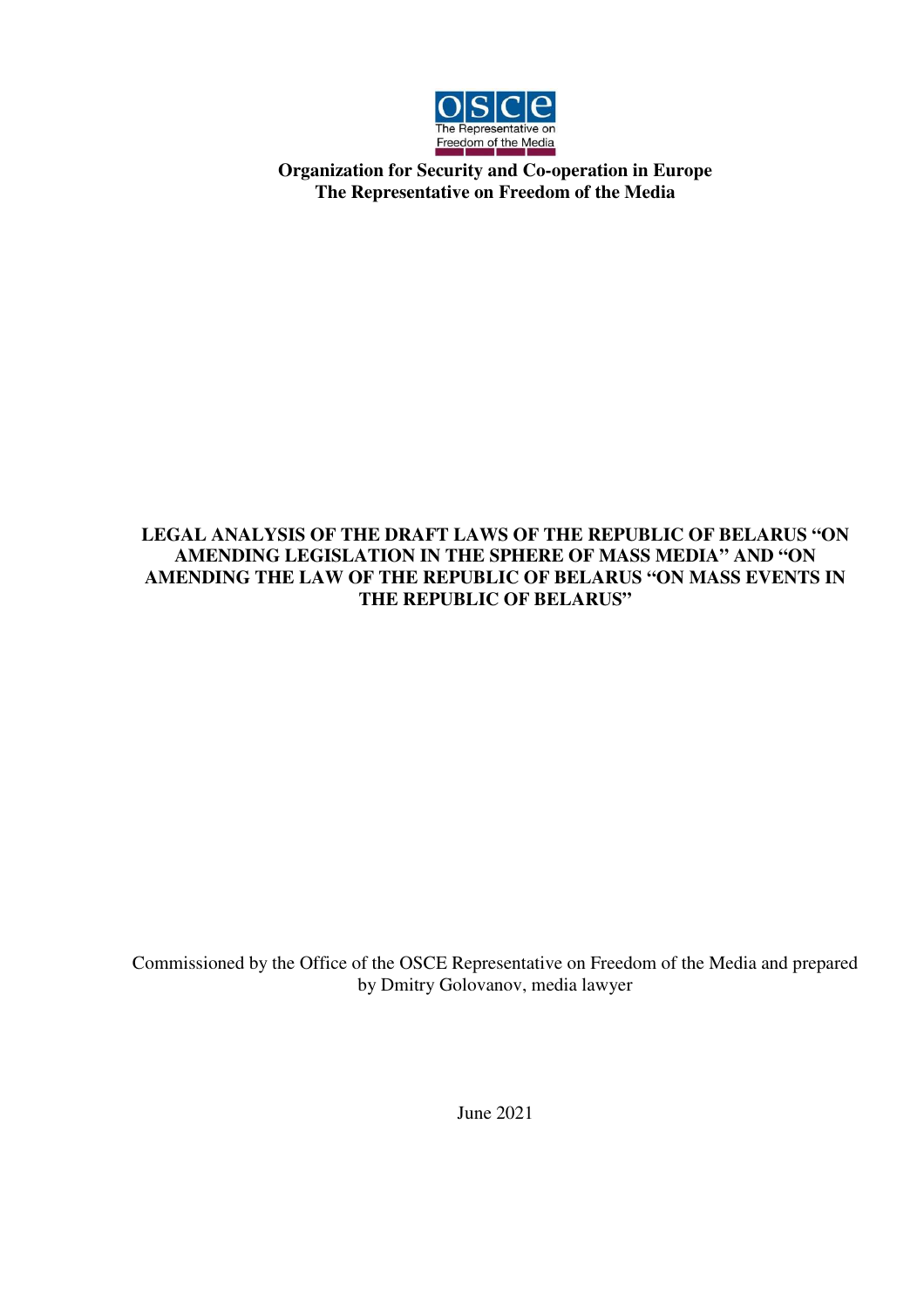## **EXECUTIVE SUMMARY AND RECOMMENDATIONS**

Having analysed the draft laws of the Republic of Belarus "On amending legislation in the sphere of mass media" and "On amending the Law of the Republic of Belarus "On Mass Events in the Republic of Belarus" in the context of the provisions of the Constitution of the Republic of Belarus, as well as international standards on freedom of expression, the expert comes to the general conclusion that the draft laws contain the prevailing potential of excessive restrictions of the right to freedom of expression and the freedom of the mass media. The proposed regulation misses to provide sufficient balancing provisions to prevent the unjustified implementation of restrictive measures for the mass media.

While under review, the drafts were adopted by the Parliament of Belarus and became laws, No. 110-З and No. 108-З, on 24 May 2021.

The draft laws have a few advantages. The expert considers positive the stated intention to preserve rules declaring integration of international law into national standards for the implementation of freedom of speech in the draft law of the Republic of Belarus "On amending legislation in the sphere of mass media." The draft also introduces additional measures to protect the rights of the mass media to be indicated as a source of information, thereby raising the level of protection of the intellectual rights of the mass media. The draft law "On Mass Events in the Republic of Belarus" preserves the principle of balanced allocation of the duties and obligations of mass events participants and journalists working at such events, without imposing improper functions on the mass media.

However, the expert admits that the positive potential of the drafts is significantly overshadowed by their restrictive provisions:

- Some of the proposed measures introduce significant restrictions on freedom of expression and mass media. Once introduced these measures inevitably lead to narrowing of the space for freedom of information in the Republic of Belarus. Those include the recognition of violations of any legislative rules committed by journalists as the basis for the dismissal of journalists; the possibility of terminating the activities of the mass media in the course of administrative proceedings; bans on live media coverage of unsanctioned meetings and other mass actions.
- Most of the rules introduced have a restrictive potential for the media and journalists, and at the same time do not introduce new or strengthen existing tools to protect against abuse in the implementation of the law. In particular, the proposed restrictions on the establishment of new mass media are indiscriminate, contain the potential for objective imputation and do not provide opportunities for mass media owners to defend their rights in any effective ways
- Certain provisions of the draft laws introduce prohibitive measures in cases where restrictions may be either significantly less strong or absent at all

## **The main recommendations:**

- 1. To abandon the numerous restrictive measures proposed by the draft laws in respect to the activities of the media, which create preconditions for disproportionate interference with freedom of expression.
- 2. To revise suspension and termination procedures: administrative measures in respect to the mass media, including those distributed via the Internet, should be excluded from the law, the imposition of the relevant restrictions based on a court decision should only be admissible in exceptional cases.
- 3. To amend the Law "On the Mass Media", namely, to update its article 52. Both editorial board and the journalist should not be found liable in case of dissemination of information